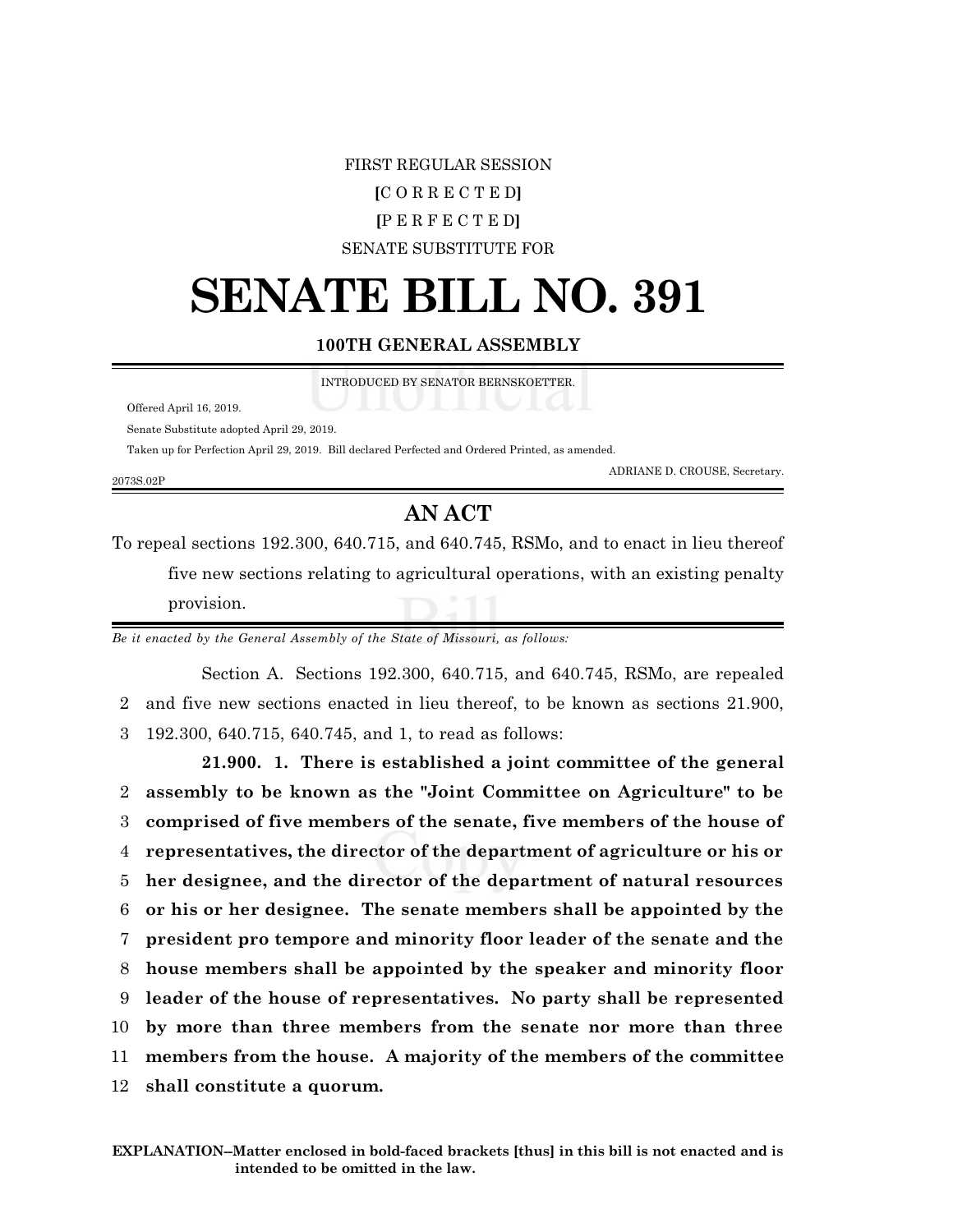**2. The joint committee on agriculture shall meet within thirty days after its creation and organize by selecting two co-chairs, one of whom shall be a member of the senate and the other a member of the house of representatives.**

 **3. The committee shall meet at the call of either co-chair or upon request of any member and shall hear public testimony on the items set forth in subsection 6 of this section.**

 **4. The committee shall be staffed by legislative personnel as is deemed necessary to assist the committee in the performance of its duties.**

 **5. The members of the committee shall serve without compensation, but any actual and necessary expenses incurred in the performance of the committee's official duties by the joint committee, its members, and any staff assigned to the committee shall be paid from the joint contingent fund, except for members of the committee who are not members of the general assembly.**

**6. The committee shall conduct research on the following:**

 **(1) The economic impact of Missouri's agricultural industry in the state, including its contribution to state and local tax revenues;**

 **(2) The industry's ongoing efforts to improve environmental stewardship while improving the economic sustainability of Missouri agriculture;**

 **(3) The creation of incentives to encourage members of the agricultural industry to adopt best practices to scientifically address Missouri's carbon footprint; and**

 **(4) Missouri residents' views on agricultural issues via public testimony.**

 **7. The committee shall compile a full report of its activities for submission to the general assembly. The first report shall be submitted not later than January 15, 2021, and not later than the fifteenth of January of each year in which the general assembly convenes in regular session and shall include any recommendations which the joint committee may have for legislative action as well as any recommendations for administrative or procedural changes in the internal management or organization of state government agencies and departments. Copies of the report containing such recommendations shall be sent to the appropriate directors of state departments and**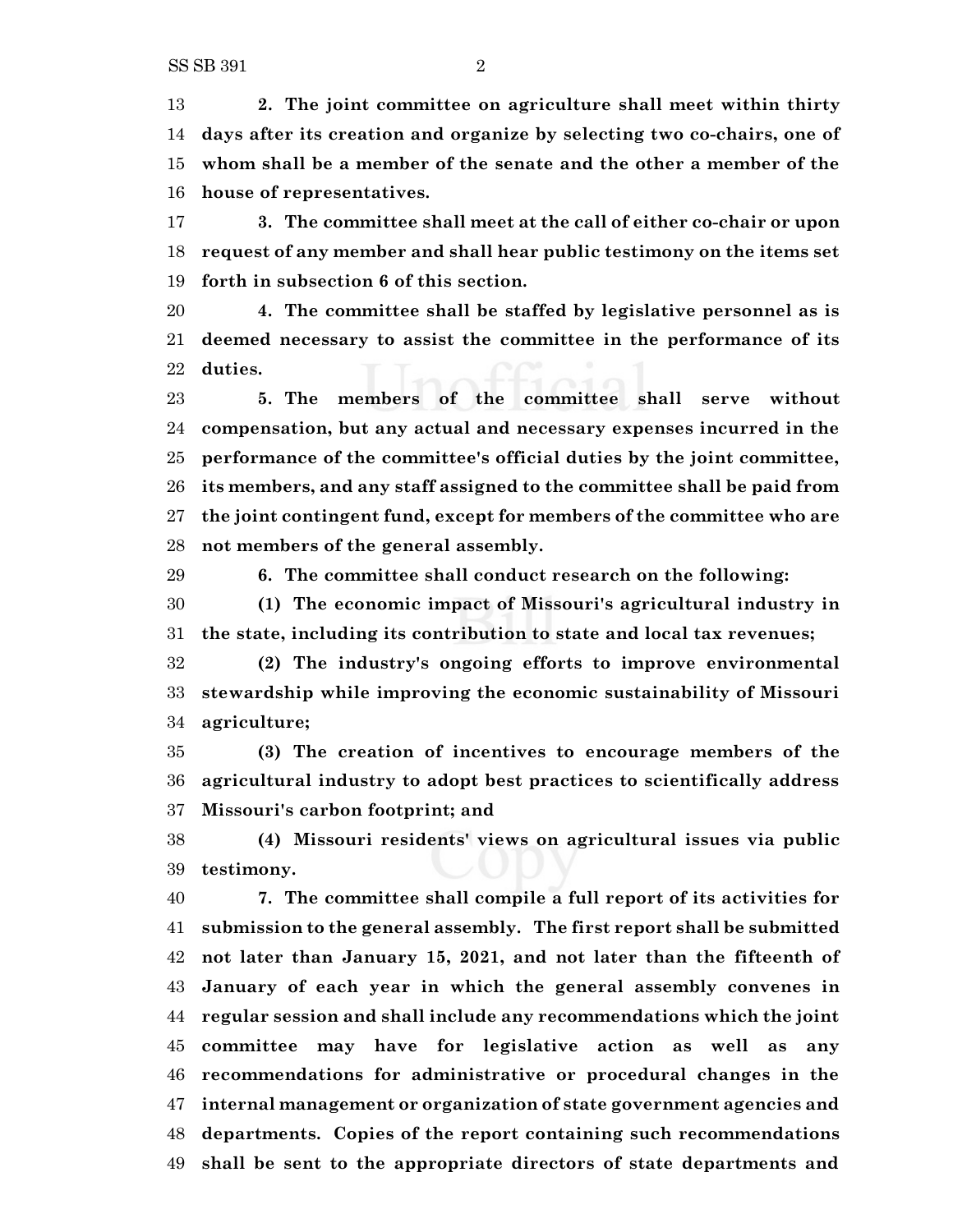**agencies included in the report.**

 **8. The department of agriculture and the department of natural resources shall cooperate with and assist the committee in the performance of its duties and shall make available all public records and information requested.**

**9. The committee shall dissolve on January 15, 2024.**

192.300. **1.** The county commissions and the county health center boards of the several counties may make and promulgate orders, ordinances, rules or regulations, respectively as will tend to enhance the public health and prevent the entrance of infectious, contagious, communicable or dangerous diseases into such county, but any orders, ordinances, rules or regulations shall not**:**

 **(1)** Be in conflict with any rules or regulations authorized and made by the department of health and senior services in accordance with this chapter or by the department of social services under chapter 198**; or**

 **(2) Impose standards or requirements on an agricultural operation and its appurtenances, as such term is defined in section 537.295, that are inconsistent with or more stringent than any provision of this chapter or chapters 260, 640, 643, and 644, or any rule or regulation promulgated under such chapters**.

 **2.** The county commissions and the county health center boards of the several counties may establish reasonable fees to pay for any costs incurred in carrying out such orders, ordinances, rules or regulations, however, the establishment of such fees shall not deny personal health services to those individuals who are unable to pay such fees or impede the prevention or control of communicable disease. Fees generated shall be deposited in the county treasury. All fees generated under the provisions of this section shall be used to support the public health activities for which they were generated.

 **3.** After the promulgation and adoption of such orders, ordinances, rules or regulations by such county commission or county health board, such commission or county health board shall make and enter an order or record declaring such orders, ordinances, rules or regulations to be printed and available for distribution to the public in the office of the county clerk, and shall require a copy of such order to be published in some newspaper in the county in three successive weeks, not later than thirty days after the entry of such order, ordinance, rule or regulation.

**4.** Any person, firm, corporation or association which violates any of the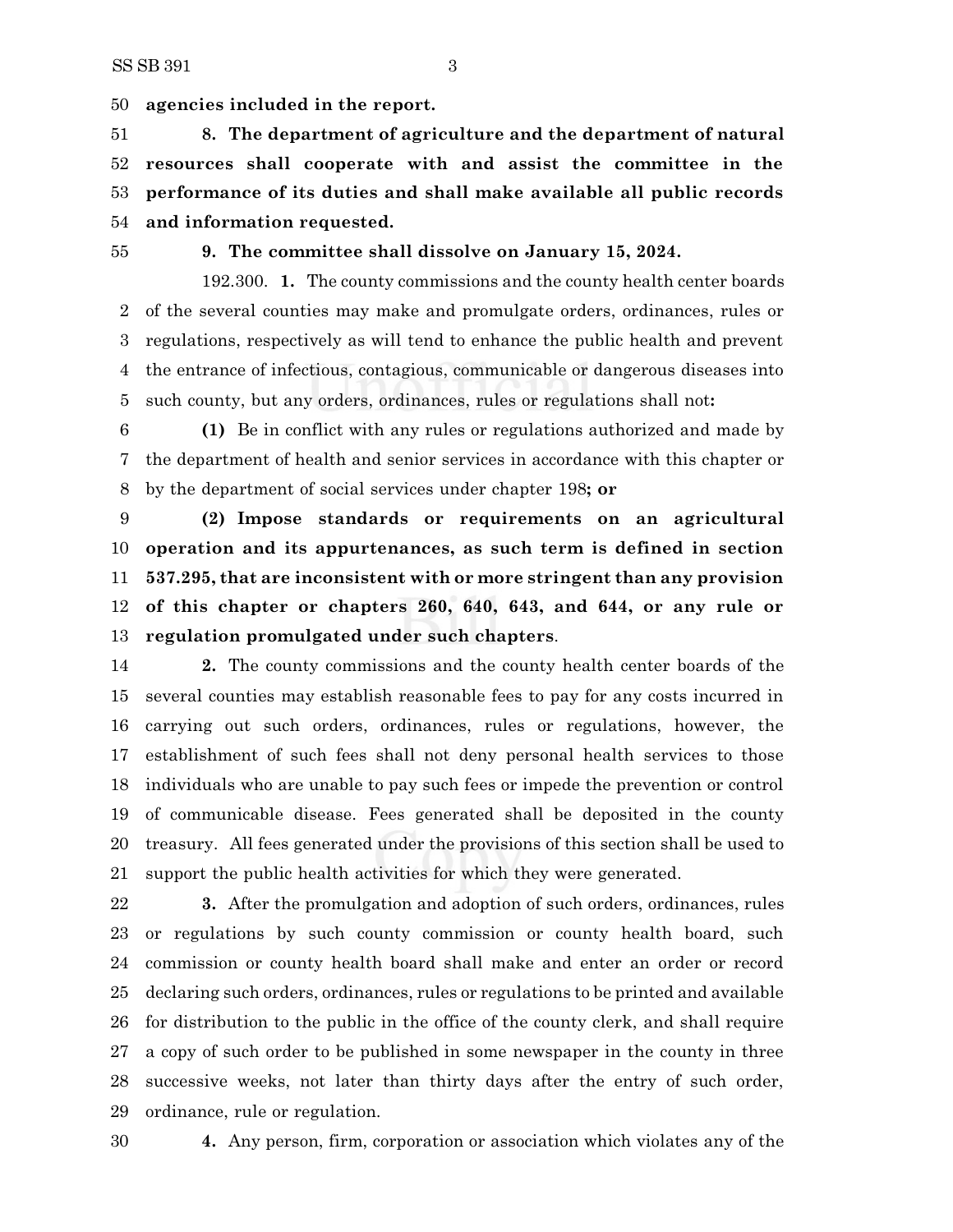SS SB 391 4

 orders or ordinances adopted, promulgated and published by such county commission is guilty of a misdemeanor and shall be prosecuted, tried and fined as otherwise provided by law. The county commission or county health board of any such county has full power and authority to initiate the prosecution of any action under this section.

640.715. 1. Prior to filing an application to acquire an operating permit for a new or expanded facility from the department, the owner or operator of any class IA, class IB, or class IC concentrated animal feeding operation shall provide the following information to the department, to the county governing body and to all adjoining property owners**, via certified mail,** of property located within **[**one and one-half**] three** times the buffer distance as specified in subsection 2 of section 640.710 for the size of the proposed facility:

(1) The number of animals anticipated at such facility;

(2) The waste handling plan and general layout of the facility;

(3) The location and number of acres of such facility;

 (4) Name, address, telephone number and registered agent for further information as it relates to subdivisions (1) to (3) of this subsection;

 (5) Notice that the department will accept written comments from the public for a period of thirty days; and

(6) The address of the regional or state office of the department.

 The department shall require proof of such notification upon accepting an application for an operating permit for a new or expanded facility. The department shall accept written comments from the public for thirty days after receipt of application for such permit.

 2. The department shall not issue an operating permit to a facility described in subsection 1 of this section to engage in any activity regulated by the department unless the applicant is in compliance with sections 640.700 to 640.755.

 3. The department shall issue an operating permit or respond with a letter of comment to the owner or operator of such facility within forty-five days of receiving a completed permit application and verification of compliance with subsection 1 of this section. **No construction on a new or expanded facility shall commence until the department has issued an operating permit to the owner or operator of such facility.**

640.745. 1. The owner or operator of each class IA concentrated animal feeding operation utilizing flush systems shall remit to the department of natural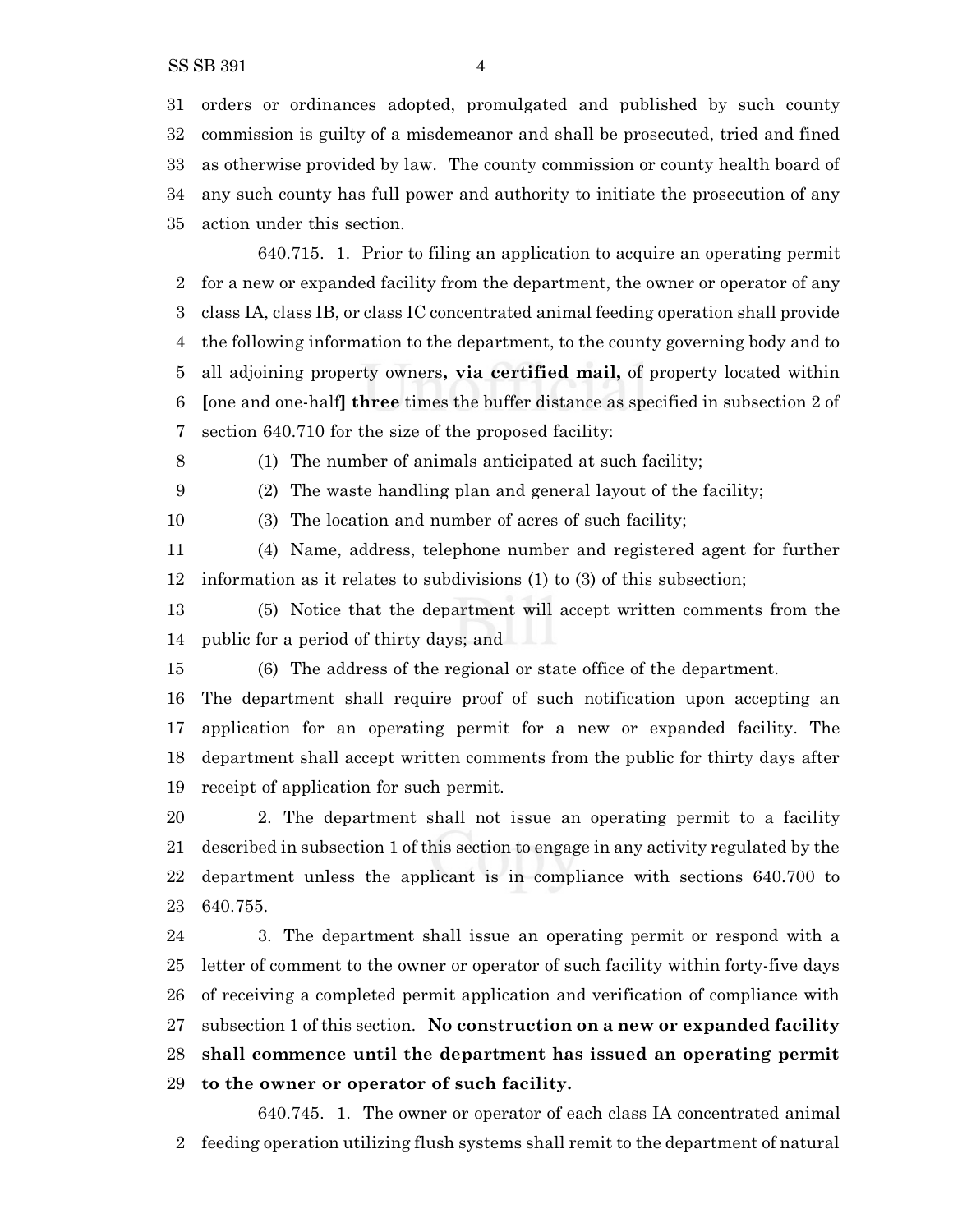resources a fee of ten cents per animal unit permitted to be deposited in the fund. The fee is due and payable to the department on the first anniversary of issuance of each owner or operator permit to operate such a facility and for nine years thereafter on the same date. The department of natural resources shall provide forms which such owner or operator shall use to file and pay this fee.

 2. The fund shall be administered by the department for the purpose of carrying out the provisions of sections 640.700 to 640.755, relating to closure of class IA, class IB, class IC and class II concentrated animal feeding operation wastewater lagoons.

 3. The fund administrators may only expend moneys for animal waste lagoon closure activities on real property which:

 (1) Has been placed in the control of the state, a county, or municipal government, or an agency thereof, through donation, purchase, tax delinquency, foreclosure, default or settlement, including conveyance by deed in lieu of foreclosure, and pose a threat to human health, the environment, or a threat to groundwater; and

 (2) The state, county, or municipal government, or an agency thereof, has made reasonable and prudent efforts to **remediate the property or** sell said property to a qualifying purchaser.

 4. The fund administrators shall expend no more than one hundred thousand dollars per lagoon for animal waste lagoon closure activities. The fund administrators shall only expend those moneys necessary to achieve a minimum level of closure and still protect human health and the environment. Closure activities shall include lagoon dewatering and removal of animal waste sludge, if any, both of which shall be land applied at a nutrient management application rate based on the most limiting nutrient as determined by Missouri clean water commission regulation. After dewatering, lagoons which are located in a drainage basin and are capable of meeting all applicable pond requirements of the Natural Resources Conservation Service (NRCS) with minimal additional expense should be maintained as a pond. Otherwise, the lagoon berms should be breached and graded in such a manner to reasonably conform to the surrounding land contours.

**Section 1. Notwithstanding any provision of law to the contrary, all liquified manure from a concentrated animal feeding operation that is purchased or received by a third party and is surface-applied shall maintain an application setback of at least fifty feet from a property boundary, three hundred feet from any public drinking water lake,**